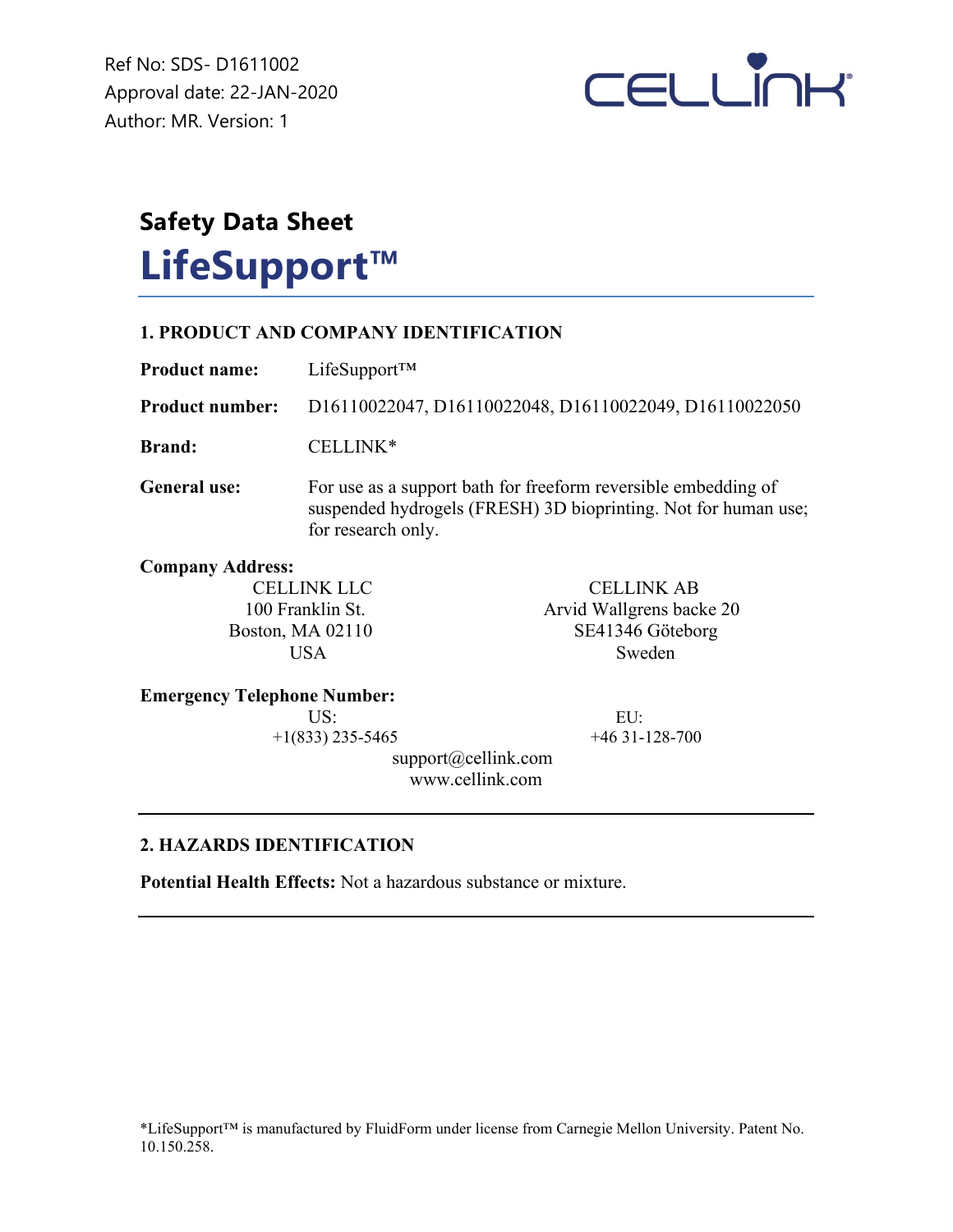| <b>Chemical name</b> | CAS#            | EC No.    | <b>EC Class</b>             |
|----------------------|-----------------|-----------|-----------------------------|
| Gelatin Methacrylate | 9000-70-8       | 232-554-6 | Not classified as hazardous |
| Gum Arabic           | $9000 - 01 - 5$ | 232-519-5 | Skin Irrit. 2               |
|                      |                 |           | H315                        |
|                      |                 |           | Skin Sens. 1                |
|                      |                 |           | H317                        |
|                      |                 |           | Eye Irrit. 2                |
|                      |                 |           | H319                        |
|                      |                 |           | Resp. Sens. 1               |
|                      |                 |           | H334                        |
|                      |                 |           | STOT SE <sub>3</sub>        |
|                      |                 |           | H335                        |

## **3. COMPOSITION/INFORMATION ON INGREDIENTS**

#### **4. FIRST AID MEASURES**

**In case of eye contact:** Flush eyes with water as a precaution.

**In case of skin contact:** Wash with soap and plenty of water.

**If swallowed:** Never give anything by mouth to an unconscious person. Rinse mouth with water.

**If inhaled:** If breathed in, move person into fresh air. If any breathing difficulty or discomfort occurs and persist, obtain medical attention.

**Notes to medical doctor:** This product has low oral and inhalation toxicity. It is not skin sensitizer and is non-irritating to the skin and eyes.

## **5. FIRE FIGHTING MEASURES**

**Extinguishing media:** Use water spray, alcohol-resistant foam, dry chemical, or carbon dioxide.

**Fire/explosion hazards:** No data available.

**Firefighting procedures:** Wear self-contained breathing apparatus for firefighting if necessary.

**Flammable limits:** No data available.

## **6. ACCIDENTAL RELEASE MEASURES**

**Personal precautions, protective equipment, and emergency procedures:** Avoid dust formation. Avoid inhaling vapors, mist, or gas.

**Environmental precautions:** Do not let product enter drains.

2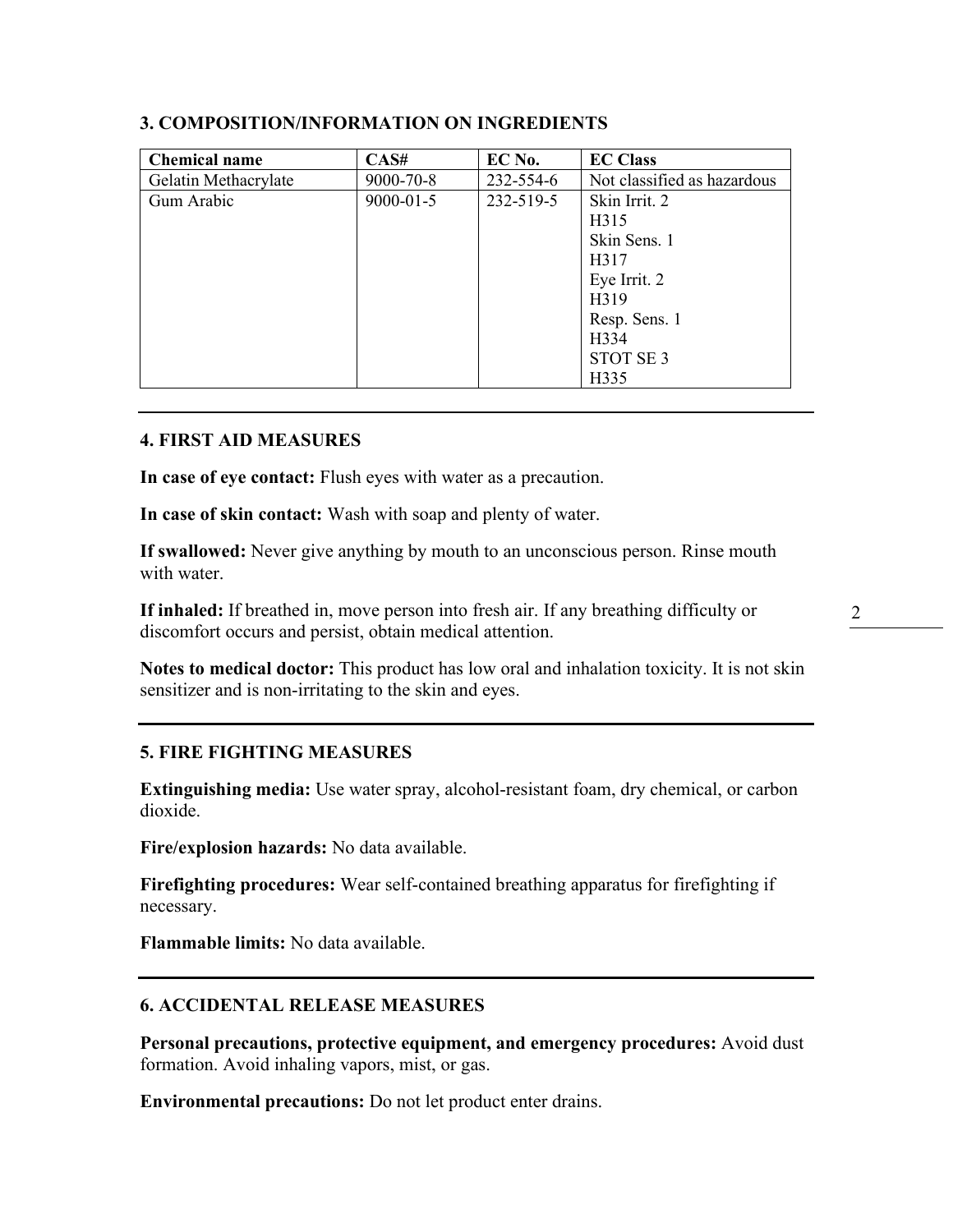**Methods and materials for containment and cleaning up:** Sweep up and shovel. Keep in suitable, closed containers for disposal.

## **7. HANDLING AND STORAGE**

**Precautions for safe handling:** Provide appropriate exhaust ventilation where dust is formed. Take normal measures for preventive fire protection.

**Conditions for safe storage:** Keep container closed tightly in a dry and well-ventilated place.

## **8. EXPOSURE CONTROLS/PERSONAL PROTECTION**

**Exposure limits:** N/A.

#### **Personal protective equipment**

**Eyes and face:** Use equipment for eye protection tested and approved under appropriate government standards such as NIOSH (US) or EN 166 (EU).

**Respiratory:** Respiratory protection is not required. Where protection from nuisance levels of dust are desired, use type N95 (US) or P1 (EN143) dust masks. Use respirators and components tested and approved under appropriate government standards such as NIOSH (US) or CEN (EU).

**Protective clothing:** Choose body protection in relation to the type, concentration, and amount of dangerous substances, and to the specific workplace. The type of protective equipment must be selected according to the concentration and amount of the dangerous substance at the specific workplace.

**Gloves:** Handle with gloves. Inspect gloves prior to use. Use proper glove removal technique (without touching gloves' outer surface) to avoid skin contact with this product. Dispose of contaminated gloves after use in accordance with applicable laws and good laboratory practices. Wash and dry hands.

## **9. PHYSICAL AND CHEMICAL PROPERTIES**

**Appearance:** Light yellow powder. **Upper/lower flammability:** N/A. **Odor:** N/A.

**Vapor pressure:** N/A.

3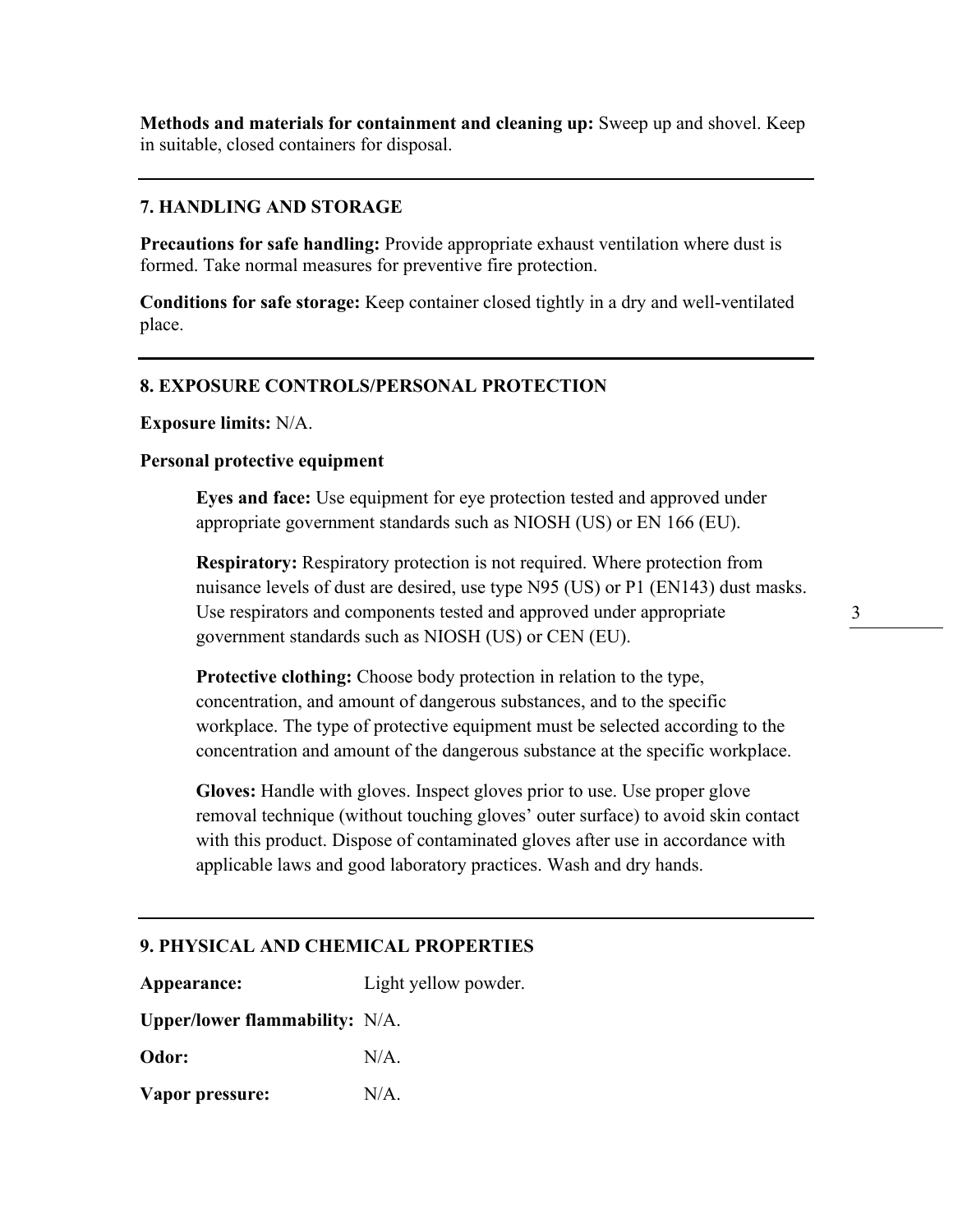| <b>Odor threshold:</b>        | $N/A$ . |
|-------------------------------|---------|
| <b>Vapor density:</b>         | N/A.    |
| pH:                           | N/A.    |
| <b>Relative density:</b>      | $N/A$ . |
| <b>Melting point:</b>         | $N/A$ . |
| <b>Solubility in water:</b>   | $N/A$ . |
| <b>Boiling point:</b>         | $N/A$ . |
| <b>Flash point:</b>           | $N/A$ . |
| <b>Evaporation rate:</b>      | $N/A$ . |
| <b>Flammability:</b>          | $N/A$ . |
| <b>Partition coefficient:</b> | $N/A$ . |
| <b>Autoignition temp:</b>     | $N/A$ . |
| <b>Decomposition temp:</b>    | $N/A$ . |
| <b>Viscosity:</b>             | N/A.    |

## **10. STABILITY AND REACTIVITY**

| <b>Conditions to avoid:</b>                | No data available.                           |
|--------------------------------------------|----------------------------------------------|
| <b>Reactivity:</b>                         | No data available.                           |
| <b>Stability:</b>                          | Stable in recommended storage<br>conditions. |
| <b>Possibility of hazardous reactions:</b> | No data available.                           |
| Incompatible materials:                    | Strong oxidizing agents.                     |
| <b>Hazardous decomposition products:</b>   | No data available.                           |

## **11. TOXICOLOGICAL INFORMATION**

**Acute toxicity:** No data available.

**Oral LD50:** No data available.

**Inhalation:** No data available.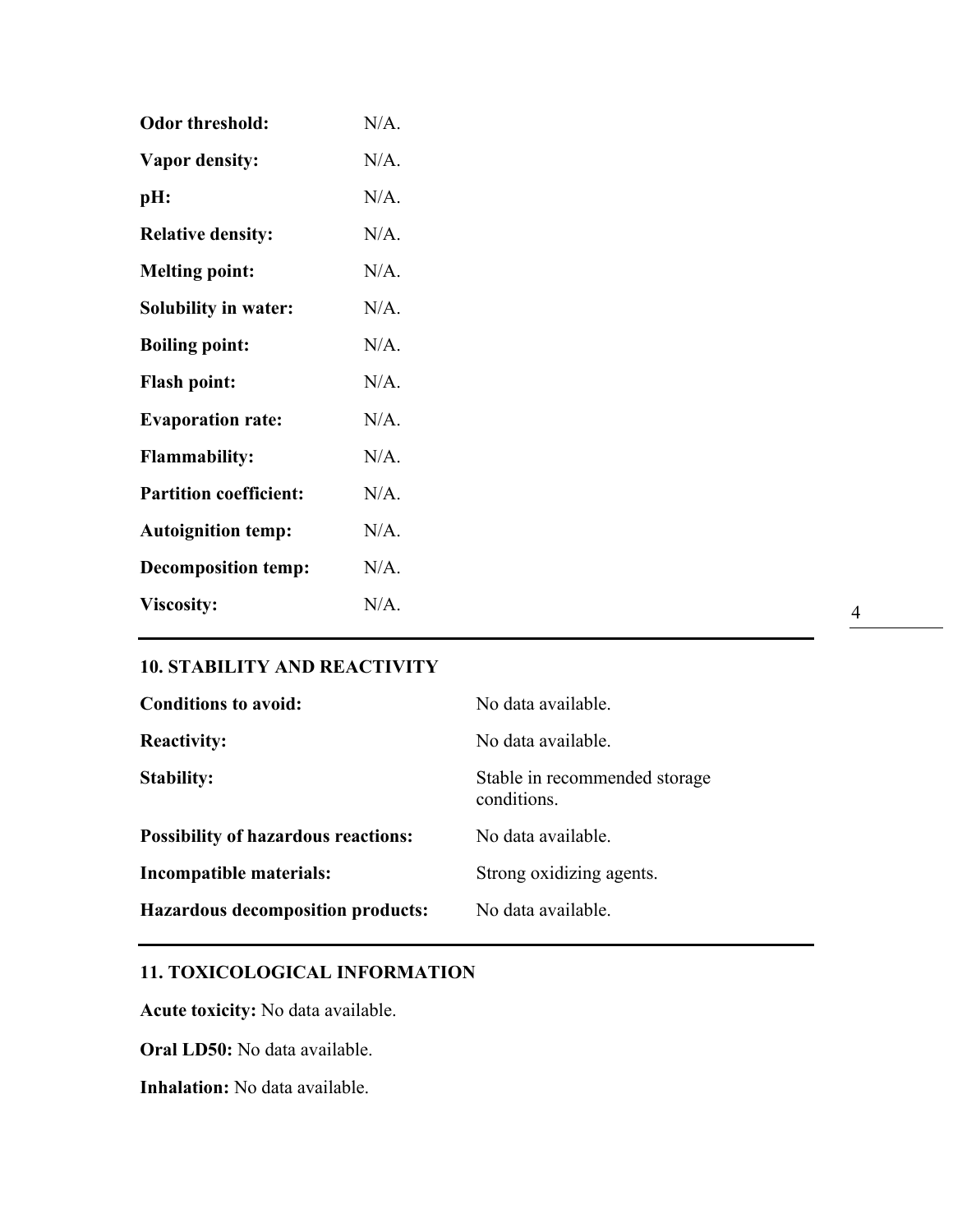**Dermal:** No data available.

**Skin corrosion/irritation**: No data available.

**Serious eye damage/eye irritation:** No data available.

**Germ cell mutagenicity**: No data available.

#### **Carcinogenicity:**

NTP: No component of this product present at levels greater than or equal to 0.1% is identified as a known or anticipated carcinogen by NTP.

IARC: No component of this product present at levels greater than or equal to 0.1% is identified as a probable, possible, or confirmed human carcinogen by IARC.

ACGIH: No component of this product present at levels greater than or equal to 0.1% is identified as a carcinogen or potential carcinogen by ACGIH.

OSHA: No component of this product present at levels greater than or equal to 0.1% is identified as a carcinogen or potential carcinogen by OSHA.

**Reproductive toxicity**: No data available.

**Specific target organ toxicity – single exposure**: No data available.

**Specific target organ toxicity – repeated exposure:** No data available.

**Aspiration hazard**: No data available.

**Additional information**: RTECS: LX8580000.

## **12. ECOLOGICAL INFORMATION**

**Toxicity:** No data available.

**Persistence and degradability:** No data available.

**Bioaccumulative potential:** No data available.

**Mobility in soil:** No data available.

**Results of PBT and vPvB assessment:** PBT/vPvB assessment not available as chemical safety assessment is not required or was not conducted.

**Other adverse effects:** No data available.

## **13. DISPOSAL CONSIDERATIONS**